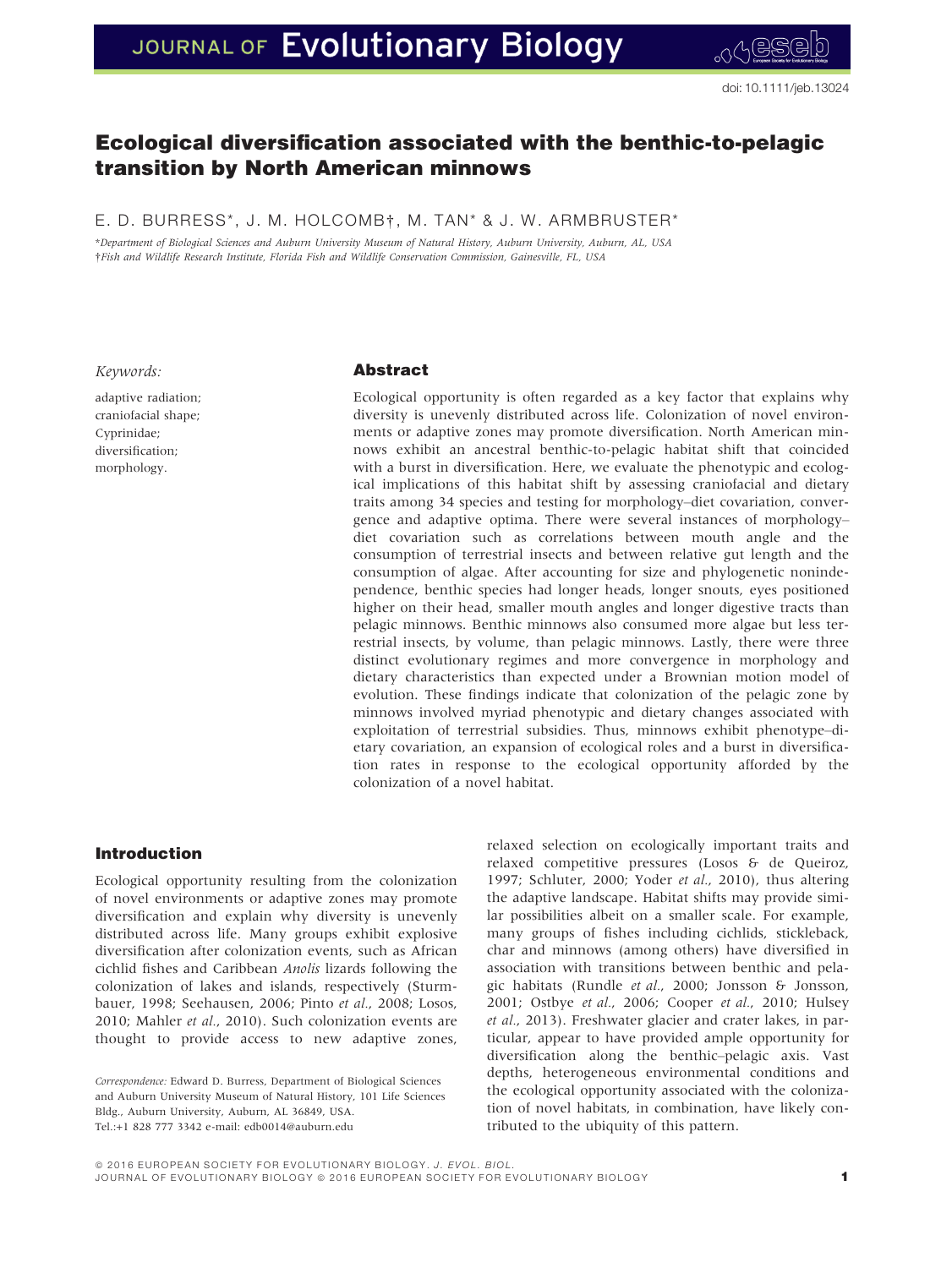## E. D. BURRESS ET AL.

Cyprinid fishes have diversified throughout stream environments across North America after invading from Europe and/or Asia (Imoto et al., 2013; Stout et al., 2016). In North America, the vast majority of these species (i.e. >95%) form a strongly supported clade including approximately 200 species (Hollingsworth et al., 2013), which are united by the osteological character of a small opening at the base of the skull known as the open posterior myodome (OPM). Minnow assemblages are generally not monophyletic such that members of multiple major clades are represented in any particular stream. This is likely due to dramatically changing basin configurations and their impact on fish phylogeny (Mayden, 1998). For example, ancient rivers such as White's River and the Appalachian River may have served as the sites of early minnow diversification and assemblage formation during periods of rapid sea level fluctuations during the Pleistocene (Nagle & Simons, 2012). Minnow assemblages exhibit diverse morphologies, trophic ecologies and habitat preferences (Burress et al., 2016a,b). An ancestral benthic-to-pelagic

habitat shift that occurred around the Eocene–Oligocene border is hypothesized to have coincided with a burst in minnow species diversification (Hollingsworth et al., 2013). This habitat shift may explain extant minnow species diversity; however, it is unknown what effect this event had on extant minnow ecological diversity.

Here, we evaluate trophic-related phenotypic and dietary diversification of OPM minnows. Hollingsworth et al. (2013) hypothesized that a benthic-to-pelagic habitat shift coincided with their proliferation (Fig. 1). To evaluate phenotypic and dietary diversification associated with the benthic-to-pelagic habitat shift, and potential adaptive nature of the North American minnow radiation, we used five successive steps: we (i) accessed and visualized the burst in species diversification and ancestral habitat shift (originally hypothesized by Hollingsworth et al., 2013), (ii) modelled the covariation among phenotypic and dietary variables, (iii) compared these variables between benthic and pelagic minnows, (iv) estimate the direction and magnitude of



Fig. 1 Visual summary of burst in diversification rate among OPM minnows (a; 95% credible shift sets). Warm colours such as red depict relatively fast rates, and cool colours such as blue depict relatively slow rates. Dots depict the location of discrete rate shifts. Large dots correspond to more probable shifts. Rate-through-time plots depicting the rate of diversification among nonshiners (b) and the shiner clade (c). The ancestral state reconstruction depicts the benthic-to-pelagic habitat shift among OPM minnows (d). The ancestral state reconstruction is pruned to include the species analysed in this study, whereas the credible shift sets (a) and RTT (b, c) analyses are based on the unpruned phylogeny (see Hollingsworth et al., 2013 for ancestral state reconstruction of the unpruned phylogeny). Asterisk denotes the location of the habitat shift.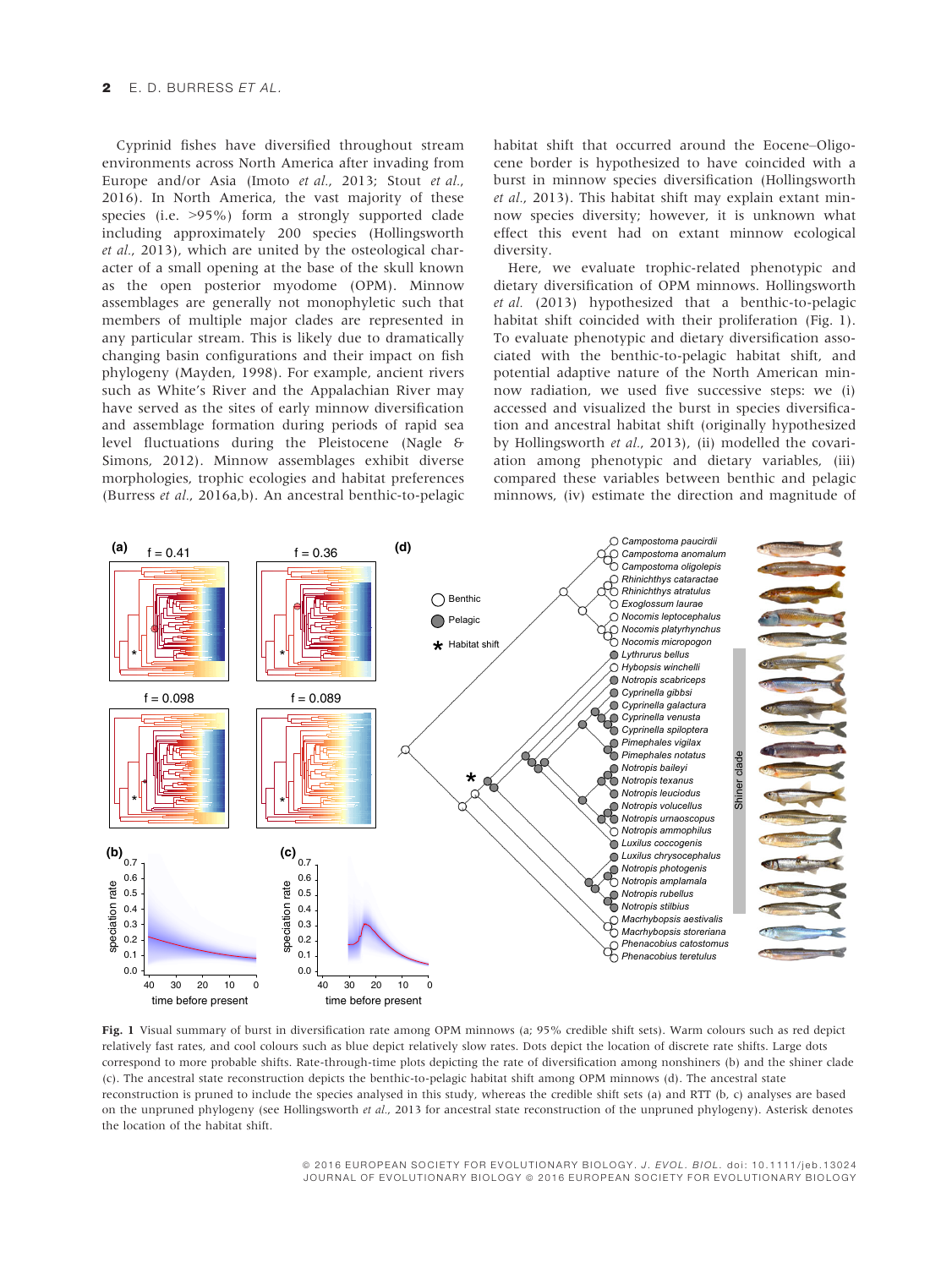## Materials and methods

#### Diversification rate analyses

We evaluated the tempo of diversification, particularly the hypothesized burst in diversification rate among OPM minnows originally described by Hollingsworth et al. (2013), using BAMM and BAMMtools (Rabosky et al., 2014). BAMM allows for estimation of diversification rates that vary across time and across clades on a time-calibrated phylogeny. We used the maximum clade credibility (MCC) phylogeny originally from Hollingsworth et al. (2013). Sequences of Cytb and Rag1 were manually aligned and concatenated, and the phylogeny was estimated using BEAST v1.7.1 (Drummond et al., 2012). Models were run using a birth–death speciation prior, and trees were generated using RAxML v7.04 (Stamatakis et al., 2005). An uncorrelated lognormal molecular clock model was used to temporally calibrate the concatenated phylogeny (see Hollingsworth et al., 2013 for further details). Sequence data and the tree (originally from Hollingsworth et al., 2013) are available on GenBank ([KC763652](http://www.ncbi.nlm.nih.gov/nuccore/KC763652)[-KC763776](http://www.ncbi.nlm.nih.gov/nuccore/KC763776)) and TreeBASE ([http://purl.org/phylo/treebase/phylows/stud](http://purl.org/phylo/treebase/phylows/study/TB2:S15034) [y/TB2:S15034\)](http://purl.org/phylo/treebase/phylows/study/TB2:S15034), respectively. Priors for data analysis in the BAMM input file were set using priors given from the setBAMMpriors command in BAMMtools. To account for nonrandom incomplete taxon sampling and the influence it may have on estimation of diversification rates, we specified clade-specific sampling probabilities. Analyses were run for 50M generations, generations were written every 20 000 generations, and event data were written every 10 000 generations. We then visualized changes in diversification rates across the phylogeny and through time using 95% credible shift sets and ratethrough-time (RTT) plots. This procedure differs from that used by Hollingsworth et al. (2013) in two important ways. First, BAMM utilizes a Bayesian framework; second, we incorporated uncertainty associated with incomplete taxon sampling; and third, variation in diversification rates are inferred without a priori selection of a focal clade.

## Morphological and dietary measurements

We surveyed the morphology and diets of 174 individuals representing 34 species (Table S1). These species are distributed across the minnow phylogeny such that all major eastern North American lineages are included. Additionally, these species are representative of the

ecological diversity among North American minnows. We quantified craniofacial shape using five linear measurements that describe dimensions of the head and jaws (adapted from Armbruster, 2012) that are known correlates of ecology (López-Fernández et al., 2013). Linear measurements were made to the nearest 0.1 mm with digital callipers. Measurements included standard length (SL), head length (HL), eye diameter (ED), head depth (HD), snout length (SnL) and eye position (EP; see Table S2 for detailed descriptions of measurements). We measured two additional features because of their known association with specialization along the benthic-to-pelagic axis: relative gut length (RGL, Burress et al., 2016a) and mouth angle (MA; Winemiller et al., 1995). The entire digestive tract was dissected and measured from the oesophagus to the anus. Mouth angle was measured using a protractor such that 90° corresponded with a terminal mouth that is parallel with the body (i.e. >90° angles represent superior-oriented mouths, whereas <90° angles represent inferior mouths). The angle was calculated based on the slope of the upper jaw. Only adult specimens were measured to reduce the biases introduced by allometry. All specimens are accessioned in the Auburn University Museum of Natural History (Table S1).

To quantify minnow diets, we analysed the gut contents of 807 individuals representing 34 species. We opportunistically sampled fishes from five streams using a combination of seine and electroshocking: the New and Watauga rivers (Ohio and Tennessee River basins, respectively) in western North Carolina and Halawakee (Chattahoochee River Basin), Uphapee and Hillabee creeks (Tallapoosa River Basin) in eastern Alabama. After collection, the entire digestive tract was dissected and preserved in 10% formalin. Contents from the oesophagus to the posterior end of the anterior bulb (i.e. the foregut) were removed (Sterner & George, 2000; Burress et al., 2016b). Items were examined under a microscope and sorted into eight generalized categories: aquatic insects, terrestrial insects, molluscs, crustaceans, algae, plant material, seeds and sediment. We then estimated the volumetric proportions of each category by spreading the contents on slides and comparing their area to that of material of known volume (Winemiller, 1990).

#### Ancestral habitat shift reconstruction

To determine whether the 34 species we used to assess morphology and diet were sufficient to characterize the ancestral benthic-to-pelagic habitat shift, we estimated the evolution of habitat use (benthic vs. pelagic) using maximum-likelihood (mk1 model) character state reconstruction in Mesquite v2.75 (Maddison & Maddison, 2011). In this procedure, maximum-likelihood analyses find the ancestral states (e.g. internal nodes) that maximize the probability that the observed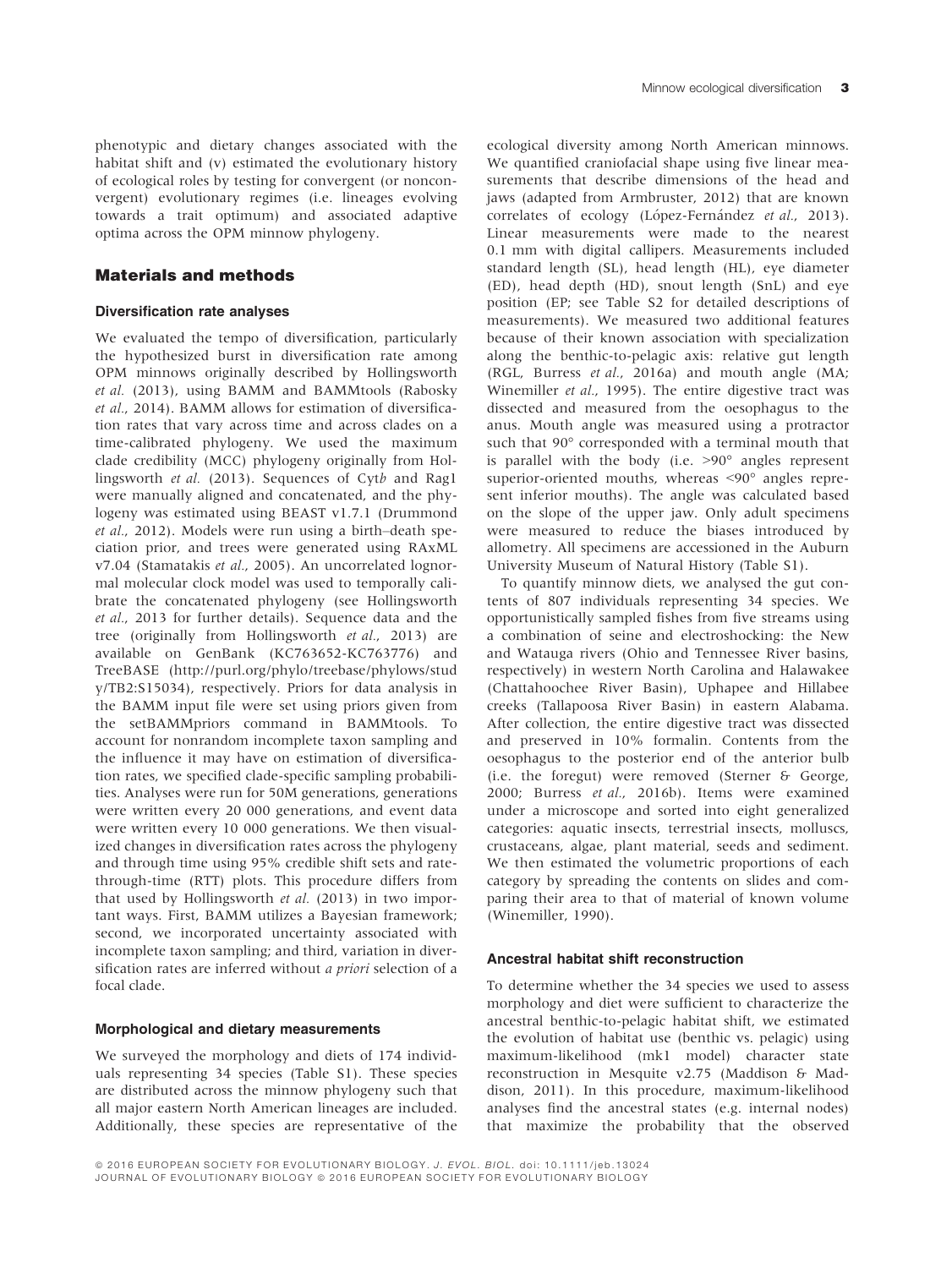character states (e.g. terminal nodes) would evolve under a stochastic model of evolution (Schluter et al., 1997; Pagel, 1999). The mk1 model (Lewis, 2001) assumes that any change (i.e. benthic to pelagic or pelagic to benthic) is equally probable. Habitat designations follow Hollingsworth et al. (2013).

## Trait covariation

To evaluate covariation among variables, particularly between morphological and dietary variables, we used partial least squares canonical analysis (PLS-CA) to model these relationships (Rohlf & Corti, 2000). To account for body size, we calculated phylogenetically size-corrected residuals. Linear measurements were logtransformed, and then, residuals were calculated using the regression with log-transformed SL using the function phyl.resid in the R package phytools (Revell, 2009, 2012). We used the MCC phylogeny from Hollingsworth et al. (2013), pruned to include only the 34 species for which measurements were taken for phylogenetic size correction. RGL, MA, the five craniofacial measurements and eight diet variables were coded as two blocks of variables (e.g. morphological and dietary) and analysed using the plsca function in the R package plsdepot (Sanchez & Sanchez, 2012). Partial least squares canonical analysis simultaneously assesses correlations among multiple continuous variables from two discrete blocks and thus allows easy interpretation of relationships among two types of variables. The plsca function treats the blocks of variables as symmetric such that neither are predictors/responses and maximizes the correlation among variables rather than covariation. To evaluate the importance of habitat, we then compared the five craniofacial measurements, RGL, and MA, and five major dietary items (i.e. three prey categories with many zeros were excluded) between benthic and pelagic species using the t.test function in R.

## Trait diversification

To describe major axes of craniofacial shape, we performed phylogenetic principle component analysis (function phyl.pca [pPC] in R package phytools; Revell, 2009, 2012) using the phylogenetically size-corrected residuals. We used the MCC phylogeny from Hollingsworth et al. (2013) during the pPCA procedure, pruned to include only the 34 species from which morphological measurements were taken. Major axes of dietary variation were explored in the same way using the volumetric proportions (%) of eight prey categories derived from gut content analyses. To characterize phylomorphospace and phylotrophospace, we then mapped the phylogeny onto our morphometric and dietary pPC scores using Mesquite v2.75 (Maddison & Maddison, 2011). The values of internal nodes were calculated using weighted squaredchange parsimony (Maddison, 1991; Revell et al., 2007).

We define phylotrophospace as the rendering of a phylogeny on a plot of dietary characteristics using squaredchange parsimony to act as a companion to phylomorphospace as defined by Sidlauskas (2008). The resulting phylomorphospace and phylotrophospace depicts both the magnitude and the direction of change in trait values along each branch. Then, we plotted the habitat use ancestral state reconstruction onto phylomorphospace and phylotrophospace such that trait and habitat changes can be interpreted simultaneously.

## Adaptive landscape

Lastly, we tested for trait convergence using SURFACE analysis (Ingram & Mahler, 2013). We used six variables for the model: craniofacial pPC1-2, dietary pPC1- 2, RGL and MA. SURFACE analysis uses stepwise Akaike information criterion (AIC) to locate regime shifts on the phylogeny, and then identify whether these shifts are towards convergent regimes. This process involves iteratively adding regime shifts (k), then iteratively removing shifts to identify convergent regimes  $(k')$  during successive forward and backward phases of the analysis using an Ornstein–Uhlenbeck model of evolution. Regimes are added and subsequently collapsed into convergent regimes based on AIC scores. The reduction in model complexity  $(k-k')$ corresponds to the number of regimes that can be collapsed into an existing regime (i.e. convergence;  $\Delta k$ ). These evolutionary regimes were visualized by overlaying the convergent and nonconvergent regimes onto the phylogeny. Lastly, to determine whether convergence was significantly greater than could result from a null expectation (i.e. Brownian motion), we generated 100 simulated data sets consisting of six variables under a 'null' model using the surfaceSimulate function (Ingram & Mahler, 2013). We then calculated the probability of the observed data (i.e. the degree of convergence;  $\Delta k$ ) based on the null distribution.

## Results

## Diversification and habitat shift reconstruction

Diversification rate analysis indicates one discrete rate shift near the origin of the shiner clade (Fig. 1a). In different shift configurations, the location of the shift varies in its inclusion or exclusion of Pteronotropis, the group that has a basal relationship with the remaining members of the shiner clade (Fig. 1a). Rate-throughtime analyses also indicate that diversification rates have slowed through time for all nonshiner clades (Fig. 1b), but increased abruptly approximately 25 Mya within the shiner clade (Fig. 1c). Ancestral state reconstruction reveals a discrete shift from benthic-to-pelagic habitat that also corresponds with the origin of the shiner clade (Fig. 1d).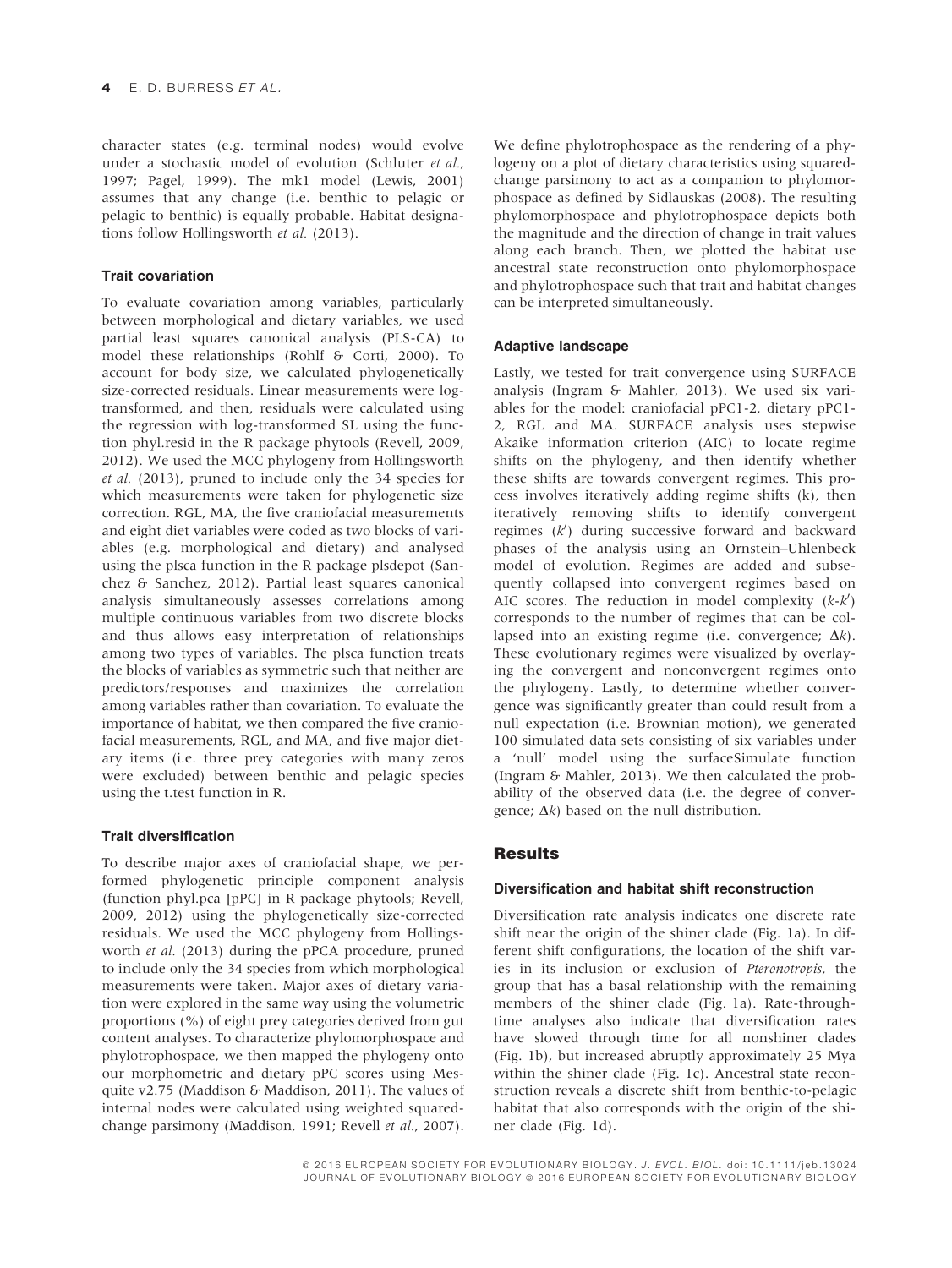## Trait covariation

Partial least squares canonical analysis of five size-corrected linear morphological measurements and the volumetric proportions of eight generalized prey items revealed several morphology–diet correlations (Fig. 2). Craniofacial measurements (e.g. SnL, HD, HL and EP) were positively correlated with the consumption of crustaceans and molluscs and negatively correlated with the consumption of aquatic insects (Fig. 2). RGL was positively correlated with the consumption of vegetation and algae and negatively correlated with consumption of terrestrial insects and seeds (Fig. 2). ED was positively correlated with consumption of aquatic and terrestrial insects (Fig. 2). Additionally, MA was positively correlated with consumption of terrestrial insects and seeds and negatively correlated with consumption of sediment and vegetation (Fig. 2). Some craniofacial measurements and dietary variables also differed between benthic and pelagic species (Fig. 3). HD and ED were not significantly different between benthic and pelagic species (Fig. 3a); however, benthic species had significantly longer HL, SnL, RGL and higher EP than pelagic species (Fig. 3a). Additionally, pelagic species had significantly larger mouth angles (Fig. 3a). Benthic species consumed more algae, by volume, than



Fig. 2 Partial least squares canonical analysis depicting the covariation between dietary (blue) and morphological variables (orange): body depth (BD), head length (HL), snout length (SnL), eye position (EP), eye diameter (ED), mouth angle (MA) and relative gut length (RGL). Variables near the edge of the circle are better represented by the model. Variables near one another are positively correlated, whereas variables opposite one another are negatively correlated. Uncorrelated variables are orthogonal. All measurements, except MA, are phylogenetically size-corrected residuals.

pelagic species  $(T = 2.68; P = 0.019; Fig. 3b)$ , but did not consume different proportions of vegetation  $(T = 1.25; P = 0.23)$ , sediment  $(T = 0.231; P = 0.819)$  or aquatic invertebrates ( $T = 1.14$ ;  $P = 0.273$ ), than pelagic species (Fig. 3b). Pelagic species consumed more terrestrial insects, by volume, than benthic species  $(T = 4.99)$ :  $P < 0.0001$ ; Fig. 3b).

#### Trait diversification

Phylogenetic principal component analysis of five sizecorrected linear measurements revealed major axes of craniofacial shape variation among minnows. pPC1 explained 93.4% of the variation in craniofacial shape. Positive pPC1 scores were associated with a small head, whereas negative scores were associated with a robust head (Table S5; Fig. 4a). pPC2 explained 3.7% of the variation in body shape and represents variation in eye diameter, snout length and head length (Table S5; Fig. 4a). Benthic minnows had more variable craniofacial morphologies, particularly in the robustness of the head, length of the head and length of the snout (Fig. 4a). Major shape changes across the phylogeny were associated with Campostoma (i.e. elongation of the head and snout) and Nocomis (i.e. increase in robustness of the head; Fig. 4b). Morphological changes associated with the benthic-to-pelagic habitat shift include reduction in head size and more mesial eye position (Fig. 4b).

Phylogenetic principal component analysis of minnow gut contents revealed major axes of dietary variation (Fig. 4c). pPC1 explained 87.5% of the variation in diet (Table S6). Positive pPC1 scores were associated with algae, whereas negative pPC1 scores were associated with aquatic insects (Table S6). pPC2 explained 5.8% of the variation in diet and represented variation in the consumption of terrestrial insects and seeds (Table S6). Benthic minnows exhibited more variable diets than pelagic minnows, particularly in their degree of omnivory (Fig. 4c). Major dietary changes across the phylogeny were associated with Campostoma and Nocomis, which reflects the evolution of algivory (Fig. 4d). Dietary changes associated with the benthic-to-pelagic habitat shift were higher degrees of carnivory and increased consumption of terrestrial insects (Fig. 4d).

Minnow species also varied in their RGL, which ranged from 3.0 to 3.3 in Campostoma to 0.65–0.69 in some Notropis and Cyprinella (Table S3). Minnows also exhibited variable mouth angles that ranged from subterminal to superior in orientation and that varied from 71 to 78° in Campostoma, Phenacobius and Macrhybopsis to 110–120° in Lythrurus, Cyprinella and some Notropis (Table S3). Benthic minnows exhibited less variable mouth angles, which tended to be inferiorly oriented, but more variable RGL than their pelagic counterparts (Fig. 4e). Major changes across the phylogeny included elongation of the digestive tract in Campostoma and Nocomis (Fig. 4f). The benthic-to-pelagic shift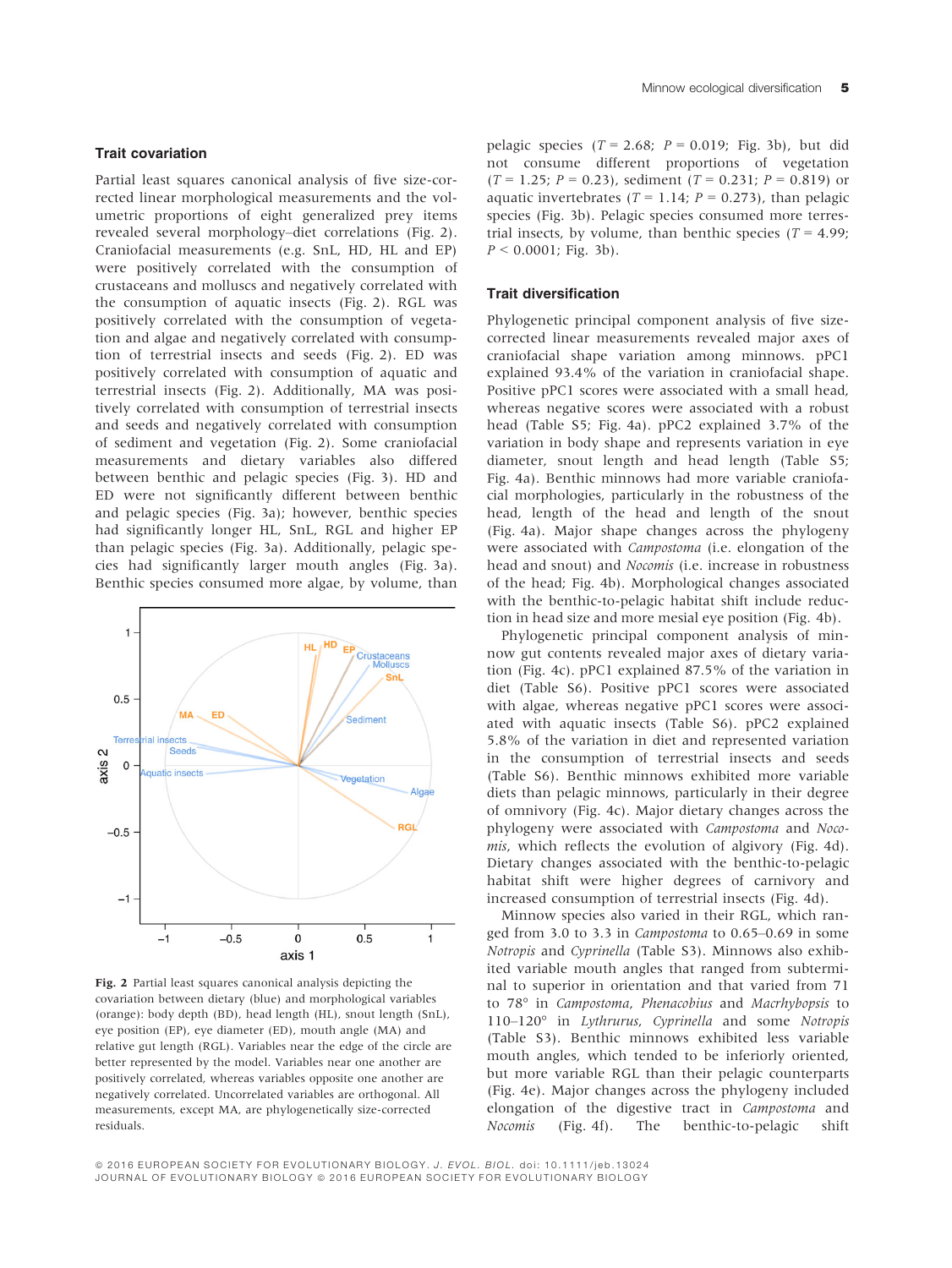

corresponded with reduced RGL and more superiorly positioned mouths (Fig. 4f).

#### Adaptive landscape

SURFACE analysis resulted in seven shifts in evolutionary regime, and after collapsing convergent regimes, there were three distinct evolutionary regimes: two convergent and one nonconvergent (Table 1; Fig. 5a). This degree of convergence  $(\Delta k = 4)$  was not sampled in the null distribution  $(\Delta k = 1-2)$  and thus was more than expected from a Brownian motion model of evolution (Table 1; Fig. 5b). The adaptive optima associated with each distinct evolutionary regime were characterized by 1) robust head, inferior MA, long RGL and consumption of algae (e.g. Campostoma and some Nocomis), 2) small head, inferior to terminal MA, intermediate RGL and consumption of aquatic insects (e.g. Rhinichthys, Cyprinella and Pimephales) and 3) small head, terminal to superior MA, short RGL and consumption of terrestrial and aquatic insects (e.g. Notropis; Fig. 5c,d,e).

## **Discussion**

## Ecological diversification along the benthic–pelagic axis

Our analyses corroborate those of Hollingsworth et al. (2013) that an ancestral benthic-to-pelagic habitat shift coincided with or immediately preceded a burst in diversification rates among minnows (Fig. 1). We further

**Fig. 3** Mean  $(\pm SD)$  measurements of heathic (white hars) and pelagic benthic (white bars) and pelagic minnows (grey bars; a): head length (HL), head depth (HD), eye diameter (ED), snout length (SnL), eye position (EP), relative gut length (RGL) and mouth angle (MA). Mean  $(\pm SD)$ proportion of generalized prey items of benthic and pelagic minnows (b).  $*P < 0.05$ ;  $*P < 0.001$ ;  $**P < 0.0001$ .

demonstrate that the benthic-to-pelagic habitat shift coincided with several morphological modifications: inferior to superior orientation of the jaws, shortening of the digestive tract, head length, and snout length, and more mesial position of the eyes. These changes in craniofacial morphology were also associated with dietary differences such as consumption of lower proportions of algae and higher proportions of terrestrial insects. Long heads and snouts and eyes positioned high on their head are generally associated with species that feed from the benthos and sometimes plunge their heads into the substrate (Winemiller et al., 1995). Thus, this morphology likely facilitates benthic minnows, such as Nocomis and Campostoma that forage for algae and invertebrates along the substrate. Interestingly, benthic and pelagic minnows did not differ in their relative exploitation of aquatic insects. This is likely due to benthic species feeding directly from the substrate, whereas pelagic minnows may feed on the same items but via drift (Grossman et al., 1982). Feeding via drift is likely facilitated by the variable flow regimes associated with stream environments that frequently disrupt benthic invertebrate communities (Bunn & Arthington, 2002) and transport terrestrial subsidies into the stream (Junk et al., 1989). The exploitation of terrestrial subsidies, via a combination of from the water column and water surface, may be facilitated by these species having superiorly oriented mouths (Burress et al., 2016b). Likewise, the inferiorly oriented mouths of benthic minnows may preclude those species from effectively consuming prey near or at the water surface (Gerking, 1994).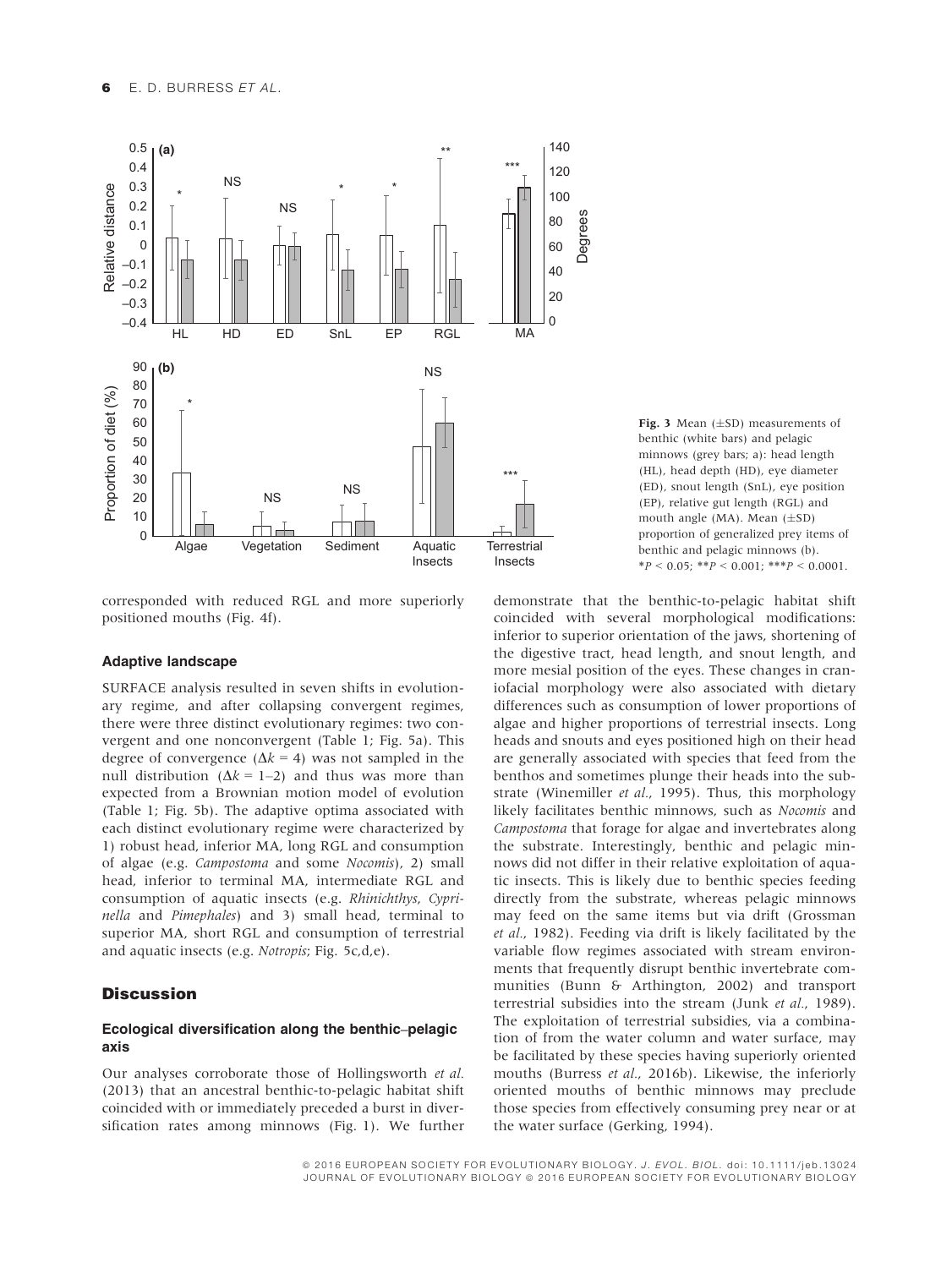

Fig. 4 Phylogeny- and size-corrected ecological relationships among minnows: craniofacial morphospace (a) and phylomorphospace (b), trophospace (c) and phylotrophospace (d), relative gut length (RGL) and mouth angle (MA; e), and RGL and MA with overlaid phylogeny (f). Colours of terminal dots correspond to benthic (white circles) and pelagic (grey circles) minnows based on the designations from Hollingsworth et al. (2013). Text describes the trait variation explained by each axis (see Tables S5 and S6 for factor loadings). Internal nodes of overlaid phylogenies were estimated using squared-change parsimony (Pagel, 1999; Schluter et al., 1997). Pie diagrams on internal nodes depict the likelihood of each habitat state (benthic or pelagic). Branches depict both the direction and magnitude of shape change. Arrows emphasize the direction of change along the branch associated with the benthic–pelagic habitat shift.

ª 2016 EUROPEAN SOCIETY FOR EVOLUTIONARY BIOLOGY. J. EVOL. BIOL. doi: 10.1111/jeb.13024 JOURNAL OF EVOLUTIONARY BIOLOGY © 2016 EUROPEAN SOCIETY FOR EVOLUTIONARY BIOLOGY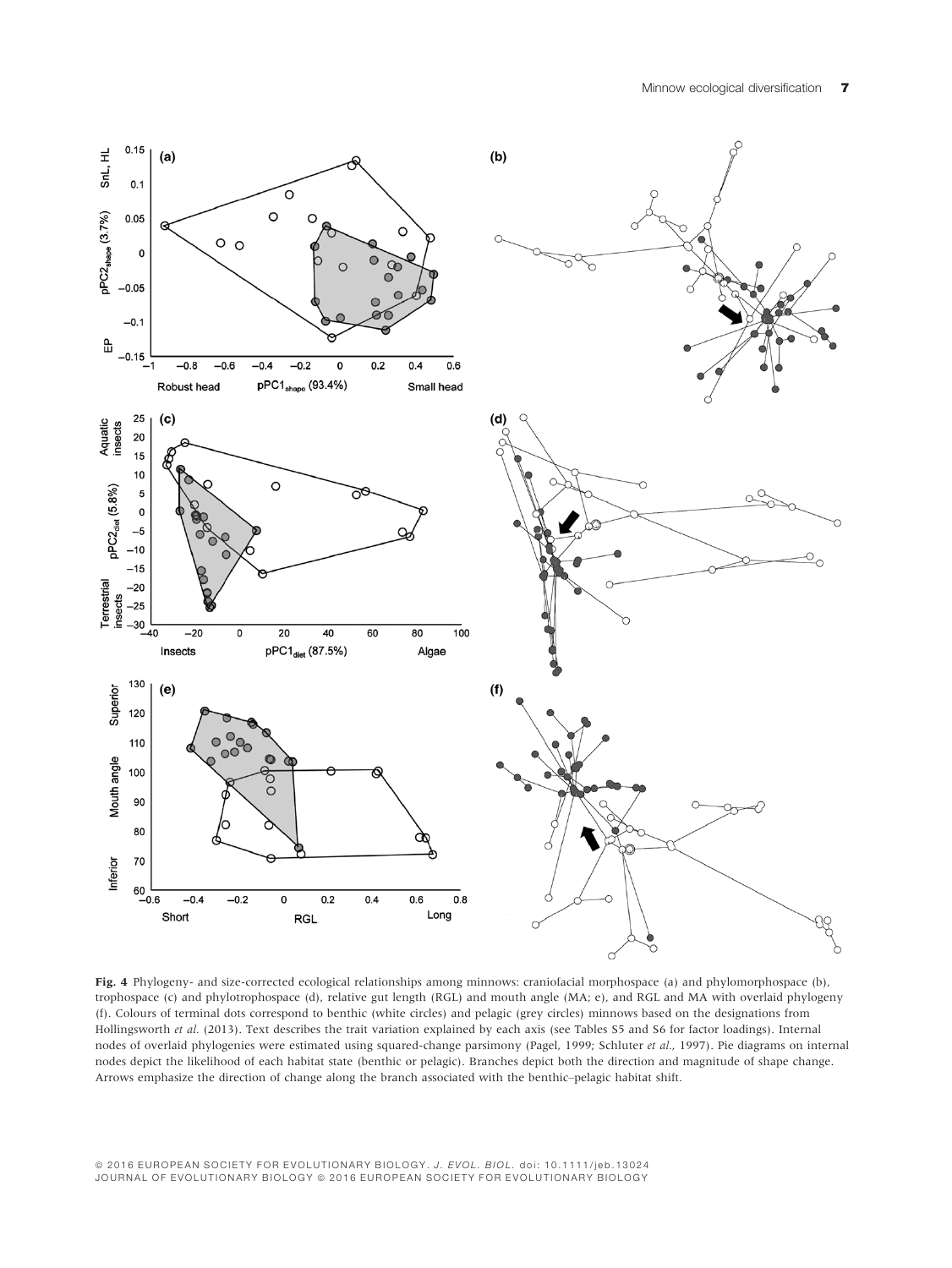Table 1 Summary of regime shifts and convergence in craniofacial shape, diet, relative gut length and mouth angle from SURFACE analysis. Values are from the best supported Hansen model. The null distribution is based on 100 simulated data sets (values represent the mean and range) based on a Brownian motion model of evolution. Statistics indicate the # of regime shifts  $(k)$ , number of distinct regimes  $(k')$ , the reduction in complexity when accounting for convergence  $(\Delta k)$ , the # of shifts towards convergent regimes occupied by multiple lineages  $(c)$ , the # of convergent regimes reached by multiple lineages  $(k'_{conv})$  and the proportion of shifts that are towards convergent regimes (c/k).

| Model              |  | Λk | $K_{\text{conv}}$                                             | C/K  |
|--------------------|--|----|---------------------------------------------------------------|------|
| Observed 7<br>Null |  |    | $3.0(2-5)$ $2.8(2-5)$ $0.3(0-2)$ $0.6(0-4)$ $0.3(0-2)$ $0.18$ | 0.86 |

Benthic and pelagic minnows exhibited more differences in their craniofacial morphologies than in their diets (Fig. 3). This suggests that the morphological differences may relate to where and how minnows forage rather than what they consume. Additionally, dietary patterns are labile and many fishes are generally opportunistic (Gerking, 1994). For example, some pelagic minnows consume fractions of vegetation and detritus (i.e. Cyprinella, and Pimephales), thereby creating some dietary overlap with benthic minnows; however, these items may also have been consumed via drift rather than directly from the substrate. Regardless, these species highlight the continuous nature of the benthic– pelagic axis, such that species may specialize along the axis and are not necessarily discretely benthic or pelagic (Kusche et al., 2014). These species may be generalists or have little affinity to specific habitats. These species do not have the modifications for benthic existence like robust heads, long snouts or long digestive tracts, but may still live close to the substrate and therefore are more likely to consume algae or aquatic insects and detritus (Burress et al., 2016b).

Pelagic minnows occupy a smaller volume of morphospace and trophospace (Fig. 5a,b) and also exhibit less variation in specific morphological measurements and dietary variables (Fig. 3), than their benthic counterparts. Thus, the benthic-to-pelagic shift may have been somewhat constrained such that ecological roles of pelagic minnows are more specialized than those of their benthic counterparts. Indeed, benthic minnows appear to form two discrete guilds: herbivores and carnivores, whereas pelagic minnows are strictly carnivorous. Physiological constraints may also contribute to this pattern. For example, short digestive tracts exhibited by pelagic minnows likely preclude them from efficiently digesting plant materials, thereby restricting them to carnivorous diets (German et al., 2010). In contrast, herbivorous or highly omnivorous minnows may preferentially assimilate invertebrates despite physiological and mechanical adaptations for digesting celluloserich foods (Burress et al., 2016b). This disparity in

physiological constraints results in benthic minnows having more dietary flexibility than pelagic minnows. This may be particularly useful when environmental conditions are unstable and resource availability is unpredictable (Junk et al., 1989; Winemiller, 1990).

#### Adaptive radiation?

Explosive diversification, the rapid accumulation of lineages and adaptive radiation (i.e. the rise of ecological diversity and its corresponding adaptations) are conceptually different despite their frequent conflation (Givnish, 2015). Many contemporary definitions of adaptive radiation emphasize the importance of rates, specifically bursts in speciation and/or phenotypic diversification (Glor, 2010); however, this may not reconcile with how the term was originally used such that adaptive radiations could occur gradually (Simpson, 1953). Hollingsworth et al. (2013) characterized OPM minnows as an explosive radiation, yet described an ancestral habitat shift that coincided with a burst in their diversification and thus a potential adaptive component. Here, we demonstrate that this transition from benthic-topelagic habitats included an expansion of minnow phenotypic and trophic diversity. Specifically, shorter heads and snouts, shorter digestive tracts and more superiorly oriented mouths facilitated the exploitation of terrestrial subsidies. Thus, OPM minnows appear to satisfy the criteria of an adaptive radiation (Glor, 2010; Givnish, 2015) such that the evolution of novel ecologies (e.g. diets) corresponds with the evolution of novel adaptations (e.g. phenotypes) and the exploration of novel habitats (e.g. the pelagic zone).

Glacier, crater and rift valley lakes are common sites of adaptive radiation among fishes such as stickleback, white fish and cichlids (Schluter, 1993; Rundle et al., 2000; Ostbye et al., 2006; Seehausen, 2006). Lakes provide relatively stable environmental conditions and a discrete environment such that adaptive radiations proceeded within the lake and thus in some degree of sympatry (Schliewen et al., 1994). These factors facilitate the importance of disruptive selection and the development of accommodative processes like resource partitioning to mitigate resource-based competition, potentially drive assortative mating, and subsequent diversification (Kocher, 2004). Minnows provide several contrasts with existing textbook examples of adaptive radiation among fishes. Firstly, the minnow adaptive radiation occurred in streams rather than lakes, yet utilized a common environmental gradient, the benthic-to-pelagic axis, as the ecological basis of diversification. The benthic-to-pelagic axis is physically constrained in streams relative to lakes due to the generally shallower habitat. However, evolutionary transitions towards a pelagic lifestyle may have facilitated dispersal and subsequent geographic isolation and diversification via allopatric mechanisms. Alternatively,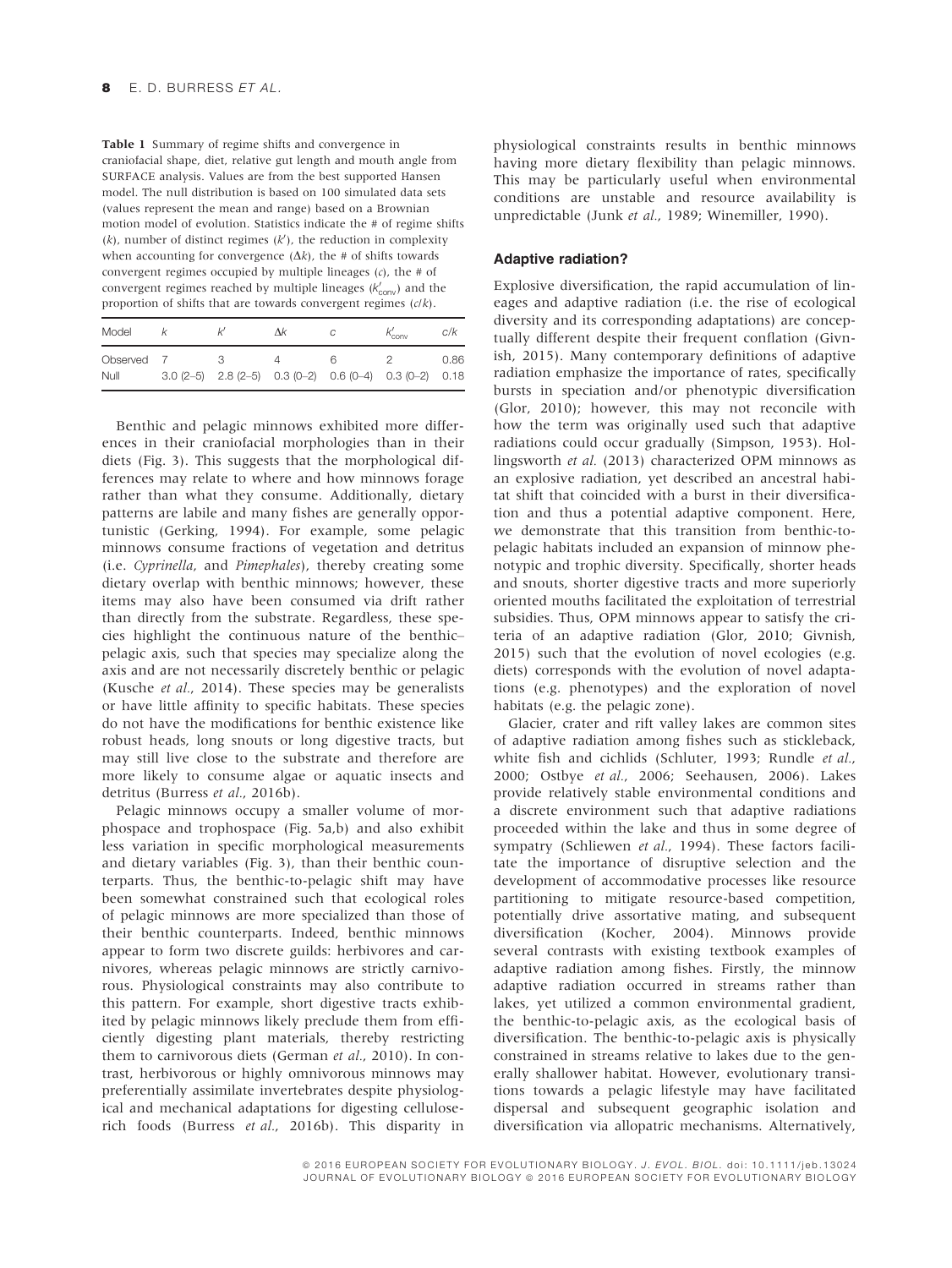

Fig. 5 Convergent (coloured) and nonconvergent (grey scale) evolutionary regimes across the OPM minnow phylogeny (a). Numbers indicate the order in which the regimes were added during the forward phase of the analysis. Changes in AICc during the forward and backward phases of the analysis (b). The null distribution of  $\Delta k$  values is inset. The red arrow indicates the position of the observed data. The adaptive landscape based on (c) craniofacial morphology, (d) diet and (e) mouth angle and relative gut length (RGL). Large dots represent trait optima, and small dots represent the observed trait values. Colour codes are consistent across panels.

unstable flow regimes that constantly disturb benthic habitats (i.e. stream channel morphology) may also select for pelagic foraging, particularly during periods of early basin formation. Indeed, river basins are young and flow regimes are unstable in south-eastern North America (Nagle & Simons, 2012), where most minnow diversity is concentrated (Boschung & Mayden, 2004), and therefore also impose environmental conditions in which constant or prolonged disruptive selection due to

competition-based mechanisms was an unlikely source of initial diversification among minnows. This would corroborate a prevailing hypothesis that stabilizing processes such as resource partitioning to reduce competition are unnecessary due to environmental instability (i.e. stochastic theory; Grossman et al., 1982). Indeed, despite the existence of several ecological guilds, many minnows, particularly the pelagic species, exhibit significant phenotypic and dietary overlap. Although, after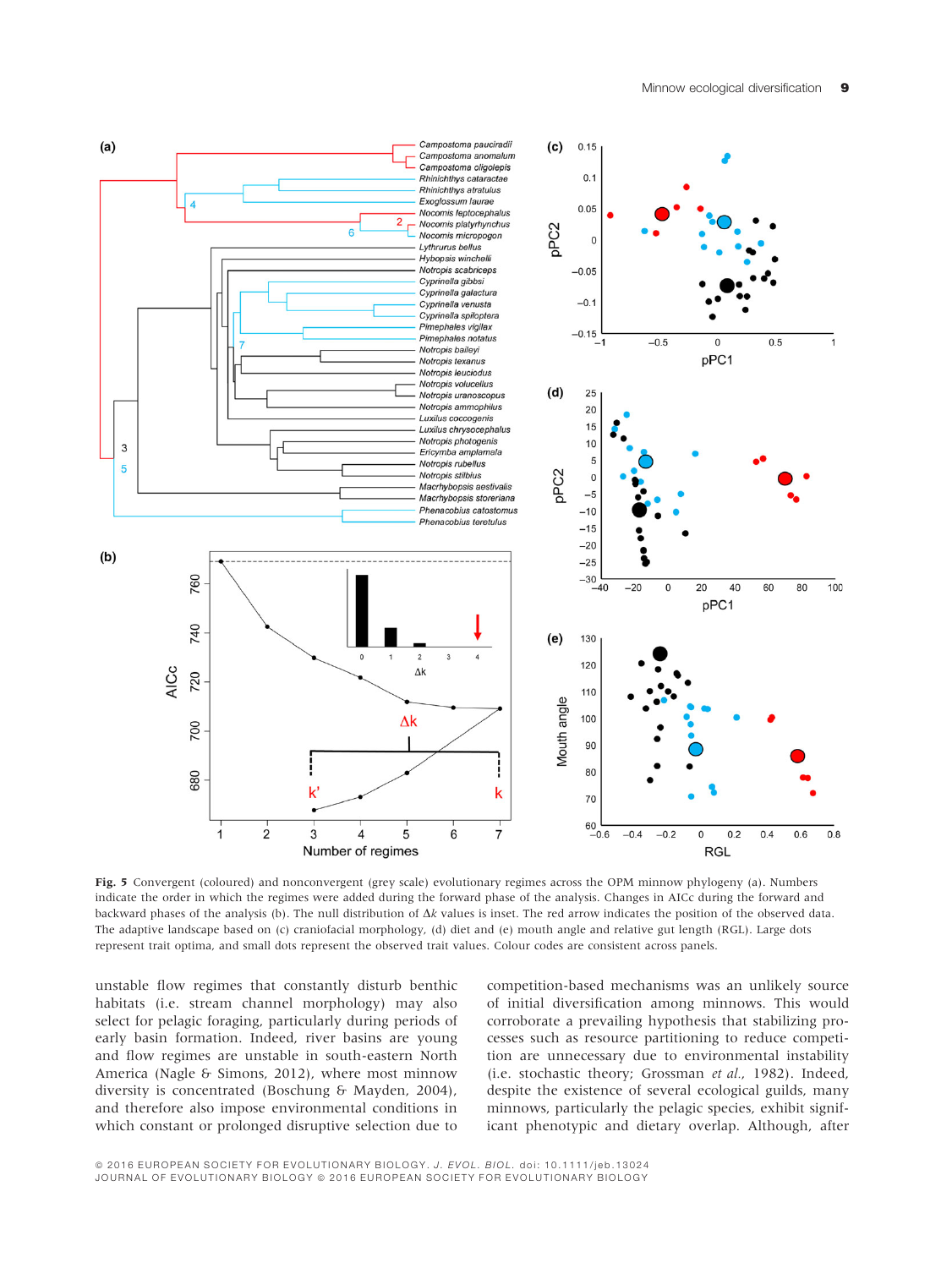the abrupt increase in diversification following the benthic-to-pelagic habitat shift, these rates slowed through time (Fig. 1; Hollingsworth et al., 2013). This pattern of diversification provides evidence for an ecological constraint (Losos, 2011). Perhaps after pelagic minnows became diverse, there were limiting factors such as competition for food or space as evidenced by the phenotypic and dietary overlap among numerous species (Schoener, 1974; Connell, 1980).

Colonization events are thought to provide access to new adaptive zones, relax selection on ecologically important traits and relax competitive pressures (Losos & de Queiroz, 1997; Schluter, 2000; Yoder et al., 2010). The relative importance of these factors during the minnow habitat shift is unclear. Presumably, pelagic minnows could have experienced competitive release from existing benthic minnows as well as other benthic-oriented groups such a suckers (Catostomidae), sculpin (Cottidae) and darters (e.g. Etheostoma and Percina) that occupy the same streams (Boschung & Mayden, 2004). Indeed, after the initial burst, diversification rates slowed, suggesting density dependence or ecological constraint (Losos, 2010, 2011). The benthicto-pelagic habitat shift occurred approximately 30 Mya (Hollingsworth et al., 2013). This timing corresponds to the Eocene–Oligocene border, which was marked by dramatic global cooling as well as trends of lineage extinction and origination (Thomas, 1992; Graham, 1999; Luterbacher et al., 2004). In North American streams, this coincided with the proliferation of darters (Near et al., 2011). Therefore, competition with darters, which are benthic specialists, may have promoted the benthic-to-pelagic habitat shift by minnows. Darters have diversified simultaneously in the same streams as minnows (Near et al., 2011; Hollingsworth et al., 2013), yet have not explored the benthic–pelagic axis. Most darters lack swim bladders (Evans & Page, 2003) and thus are more constrained to benthic lifestyles than minnows. Many radiations of terrestrial insects also originated during the Oligocene (Wilson, 1978) and may have increased food availability in the pelagic zone and thereby further facilitated the benthic-to-pelagic shift in minnows (Cavender, 1991).

Interspecific competition for benthic resources may have driven the colonization of the pelagic zone by minnows; however, the subsequent burst in diversification could be explained by additional mechanisms. For example, the prevalence of nuptial coloration and sexual dichromatism is higher in the more visually dependent pelagic species compared to their benthic counterparts that rely more heavily upon chemical cues while foraging. Sexual selection is known to play a role in diversification (Barraclough et al., 1995; Kazancioğlu et al., 2009) and may have led to an interaction with the ecological opportunity afforded by the colonization of the pelagic zone that drove the burst in diversification among OPM minnows (Wagner et al., 2012).

The diversity of minnows throughout North American streams arose via adaptive radiation. Colonization of the pelagic zone was associated with changes in morphology and diet, expansion of ecological roles and a burst in speciation among minnows. Subsequent slowing of diversification rates signals diversity dependence, likely in response to niche filling (Freckleton & Harvey, 2006). Utilization of the benthic–pelagic habitat axis during adaptive radiation has been ubiquitous among lake-dwelling fishes such as stickleback, white fish and cichlids (Schluter, 1993; Rundle et al., 2000; Ostbye et al., 2006; Seehausen, 2006). The minnow adaptive radiation may be unique such that they have utilized the benthic–pelagic axis during their proliferation throughout stream environments.

## Acknowledgments

We are grateful to the Armbruster laboratory group for many discussions about minnows. For assistance with fieldwork in North Carolina and Alabama, we are grateful to Byron Hamstead, Ray Kessler, Dan Walker, Rachael Hoch, Jason Selong, Michael Perkins, Gary Pandolfi, Carla Stout, Pamela Hart and Karine Orlandi Bonato. Lynn Siefferman, Michael Gangloff, Shea Tuberty and Robert Creed kindly provided access to laboratory equipment. A previous study by Phillip Hollingsworth, Andrew Simons, James Fordyce, and Darrin Hulsey inspired this work. Feedback from two anonymous reviewers improved this manuscript. This study was approved by the Auburn University Institutional Animal Care and Use Committee (PRN #2010-1844 and #2014-2451). Specimens were collected in North Carolina in accordance with the North Carolina Wildlife Resources Commission (permit #12-SFC00071) and in Alabama in accordance with the Department of Conservation and Natural Resources (permit #201- 5006821468680). This research was funded by the U.S. National Science Foundation 'All Cypriniformes Species Inventory' grant (DEB-1023403) to J.W.A. This article is contribution No. 739 of the Auburn University Museum of Natural History.

## **References**

- Armbruster, J.W. 2012. Standardized measurements, landmarks, and meristic counts for cypriniform fishes. Zootaxa 3586: 8–16.
- Barraclough, T.G., Harvey, P.H. & Nee, S. 1995. Sexual selection and taxonomic diversity in passerine birds. Proc. R. Soc. Lond. B Biol. Sci. 259: 211–215.
- Boschung, H.T. & Mayden, R.L. 2004. Fishes of Alabama. Smithsonian Books, Washington, DC.
- Bunn, S.E. & Arthington, A.H. 2002. Basic principles and ecological consequences of altered flow regimes for aquatic biodiversity. Environ. Manage. 30: 492-507.
- Burress, E.D., Holcomb, J.M., Orlandi-Bonato, K. & Armbruster, J.W. 2016a. Body size is negatively correlated with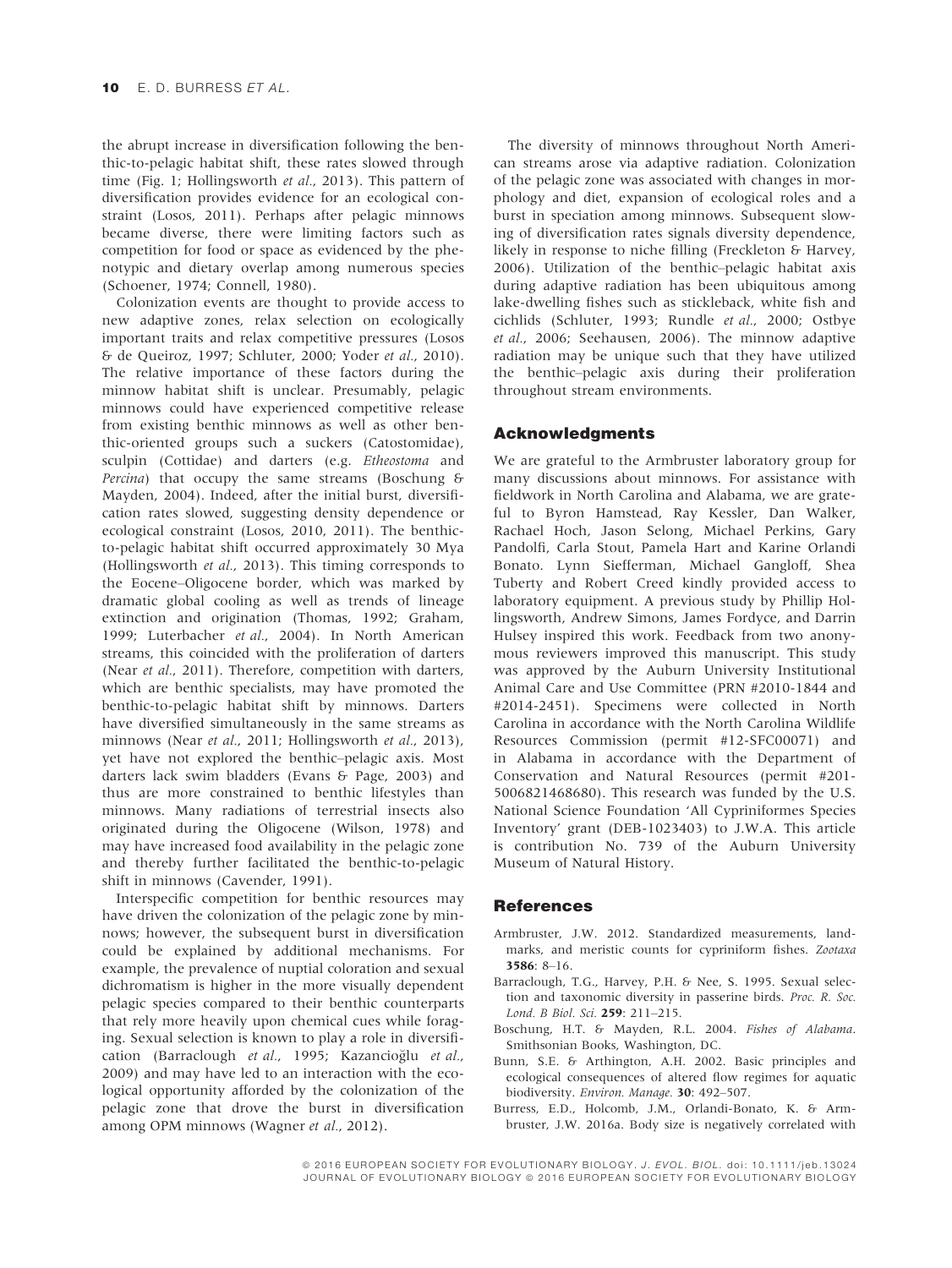trophic position among cyprinids. Roy. Soc. Open Sci. 3: e150652.

- Burress, E.D., Holcomb, J.M. & Armbruster, J.W. 2016b. Ecological clustering within a diverse minnow assemblage according to morphological, dietary and isotopic data. Freshw. Biol. 61: 328–339.
- Cavender, T.M. 1991. The fossil record of the Cyprinidae. In: Cyprinid Fishes: Systematics, Biology, and Exploitation (I.J. Winfield & J.S. Nelson, eds), pp. 34-54. Chapman & Hall, London.
- Connell, J.H. 1980. Diversity and the coevolution of competitors, or the ghost of competition past. *Oikos* 35: 131–138.
- Cooper, W.J., Parsons, K., McIntyre, A., Kern, B., McGee-Moore, A. & Albertson, R.C. 2010. Bentho-pelagic divergence of cichlid feeding architecture was prodigious and consistent during multiple adaptive radiations within African rift-lakes. PLoS ONE 5: e59551.
- Drummond, A.J., Suchard, M.A., Xie, D. & Rambaut, A. 2012. Bayesian phylogenetics with BEAUti and the BEAST 1.7. Mol. Biol. Evol. 29: 1969–1973.
- Evans, J.D. & Page, L.M. 2003. Distribution and relative size of the swim bladder in Percina, with comparisons to Etheostoma, Crystallaria, and Ammocrypta (Teleostei: Percidae). Environ. Biol. Fishes 66: 61–65.
- Freckleton, R.P. & Harvey, P.H. 2006. Detecting non-Brownian trait evolution in adaptive radiations. PLoS Biol. 4: e373.
- Gerking, S.D. 1994. Feeding Ecology of Fish. Academic Press, London.
- German, D.P., Nagle, B.C., Villeda, J.M., Ruiz, A.M., Thomson, A.W., Balderas, S.C. et al. 2010. Evolution of herbivory in a carnivorous clade of minnows (Teleostei: Cyprinidae): effects on gut size and digestive physiology. Physiol. Biochem. Zool. 83: 1–18.
- Givnish, T.J. 2015. Adaptive radiation versus 'radiation' and 'explosive diversification': why conceptual distinctions are fundamental to understanding evolution. New Phytol. 207: 297–303.
- Glor, R.E. 2010. Phylogenetic insights on adaptive radiation. Ann. Rev. Ecol. Evol. Syst. 41: 251–270.
- Graham, A. 1999. Late Cretaceous and Cenozoic history of North American Vegetation. Oxford University Press, Oxford.
- Grossman, G.D., Moyle, P.B. & Whitaker, J.O. 1982. Stochasticity in structural and functional characteristics of an Indian stream fish assemblage: a test of community theory. Am. Nat. 120: 423-454.
- Hollingsworth, P.R., Simons, A.M., Fordyce, J.A. & Hulsey, C.D. 2013. Explosive diversification following a benthic to pelagic shift in freshwater fishes. BMC Evol. Biol. 13: 272.
- Hulsey, C.D., Roberts, R.J., Loh, Y.H., Rupp, M.F. & Streelman, J.T. 2013. Lake Malawi cichlid evolution along a benthic/ pelagic axis. Ecol. Evol. 3: 2262–2272.
- Imoto, J.M., Saitoh, K., Sasaki, T., Yonezawa, T., Adachi, J., Kartavtsev, Y.P. et al. 2013. Phylogeny and biogeography of highly diverged freshwater fish species (Leuciscinae, Cyprinidae, Teleostei) inferred from mitochondrial genome analysis. Gene 514: 112–124.
- Ingram, T. & Mahler, D.L. 2013. SURFACE: detecting convergent evolution from comparative data by fitting Ornstein-Uhlenbeck models with stepwise Akaike Information Criterion. Methods Ecol. Evol. 4: 416–425.
- Jonsson, B. & Jonsson, N. 2001. Polymorphism and speciation in Arctic charr. J. Fish Biol. 58: 605–638.
- Junk, W.J., Bayley, P.B. & Sparks, R.E. 1989. The flood pulse concept in river-floodplain systems. Can. Spec. Pub. Fish. Aquat. Sci. 106: 110–127.
- Kazancioglu, E., Near, T.J., Hanel, R. & Wainwright, P.C. 2009. Influence of sexual selection and feeding functional morphology on diversification rate of parrotfishes (Scaridae). Proc. R. Soc. Lond. B Biol. Sci. 276: 3439–3446.
- Kocher, T.D. 2004. Adaptive evolution and explosive speciation: the cichlid fish model. Nat. Rev. Genet. 5: 288–298.
- Kusche, H., Recknagel, H., Elmer, K.R. & Meyer, A. 2014. Crater lake cichlids individually specialize along the benthiclimnetic axis. Ecol. Evol. 4: 1127–1139.
- Lewis, P.O. 2001. A likelihood approach to estimating phylogeny from discrete morphological character data. Syst. Biol. 50: 913–925.
- López-Fernández, H., Arbour, J.H., Winemiller, K.O. & Honeycutt, R.L. 2013. Testing for ancient adaptive radiations in Neotropical cichlid fishes. Evolution 67: 1321–1337.
- Losos, B.L. 2010. Adaptive radiation, ecological opportunity, and evolutionary determinism. Am. Nat. 175: 623–639.
- Losos, B.L. 2011. Convergence, adaptation, and constraint. Evolution <sup>65</sup>: 1827–1840.
- Losos, B.L. & de Queiroz, K. 1997. Evolutionary consequences of ecological release in Caribbean Anolis lizards. Biol. J. Linn. Soc. 61: 459–483.
- Luterbacher, H.P., Ali, J.R., Brinkhuis, H., Gradstein, F.M., Hooker, J.J., Monechi, S. et al. 2004. The Paleogene period. In: A Geologic Time Scale 2004 (F. Gradstein, J. Ogg & A. Smith, eds), pp. 384–408. Cambridge University Press, Cambridge.
- Maddison, W.P. 1991. Squared change parsimony reconstructions of ancestral states for continuous-values characters on a phylogenetic tree. Syst. Biol. 40: 304–314.
- Maddison, W.P. & Maddison, D.R. 2011. Mesquite: a modular system for evolutionary analysis. Version 2: 75.
- Mahler, D.L., Revell, L.J., Glor, R.E. & Losos, J.B. 2010. Ecological opportunity and the rate of morphological evolution in the diversification of Greater Antillean anoles. Evolution 64: 2731–2745.
- Mayden, R.L. 1998. Vicariance biogeography, parsimony, and evolution in North American freshwater fishes. Syst. Zool. 37: 329–355.
- Nagle, B.C. & Simons, A.M. 2012. Rapid diversification in the North American minnow genus Nocomis. Mol. Phylogenet. Evol. 63: 639–649.
- Near, T.J., Bossu, C.M., Bradburd, G.S., Carlson, R.L., Harrington, R.C., Hollingsworth, P.R. et al. 2011. Phylogeny and temporal diversification of darters (Percidae: Etheostomatinae). Syst. Biol. 60: 565–595.
- Ostbye, K., Amundsen, P.-A., Bernatchez, L., Klemetsen, A., Knudsen, R., Kristoffersen, R. et al. 2006. Parallel evolution of ecomorphological traits in the European whitefish Coregonus lavaretus (L.) species complex during postglacial times. Mol. Ecol. 15: 3983–4001.
- Pagel, M. 1999. The maximum likelihood approach to reconstructing ancestral character states of discrete characters on phylogenies. Syst. Biol. 48: 612–622.
- Pinto, G., Mahler, D.L., Harmon, L.J. & Losos, J.B. 2008. Testing the island effect in adaptive radiation: rates and patterns of morphological diversification in Caribbean and mainland Anolis lizards. Proc. R. Soc. Lond. B Biol. Sci. 275: 2749–2757.

ª 2016 EUROPEAN SOCIETY FOR EVOLUTIONARY BIOLOGY. J. EVOL. BIOL. doi: 10.1111/jeb.13024 JOURNAL OF EVOLUTIONARY BIOLOGY @ 2016 EUROPEAN SOCIETY FOR EVOLUTIONARY BIOLOGY